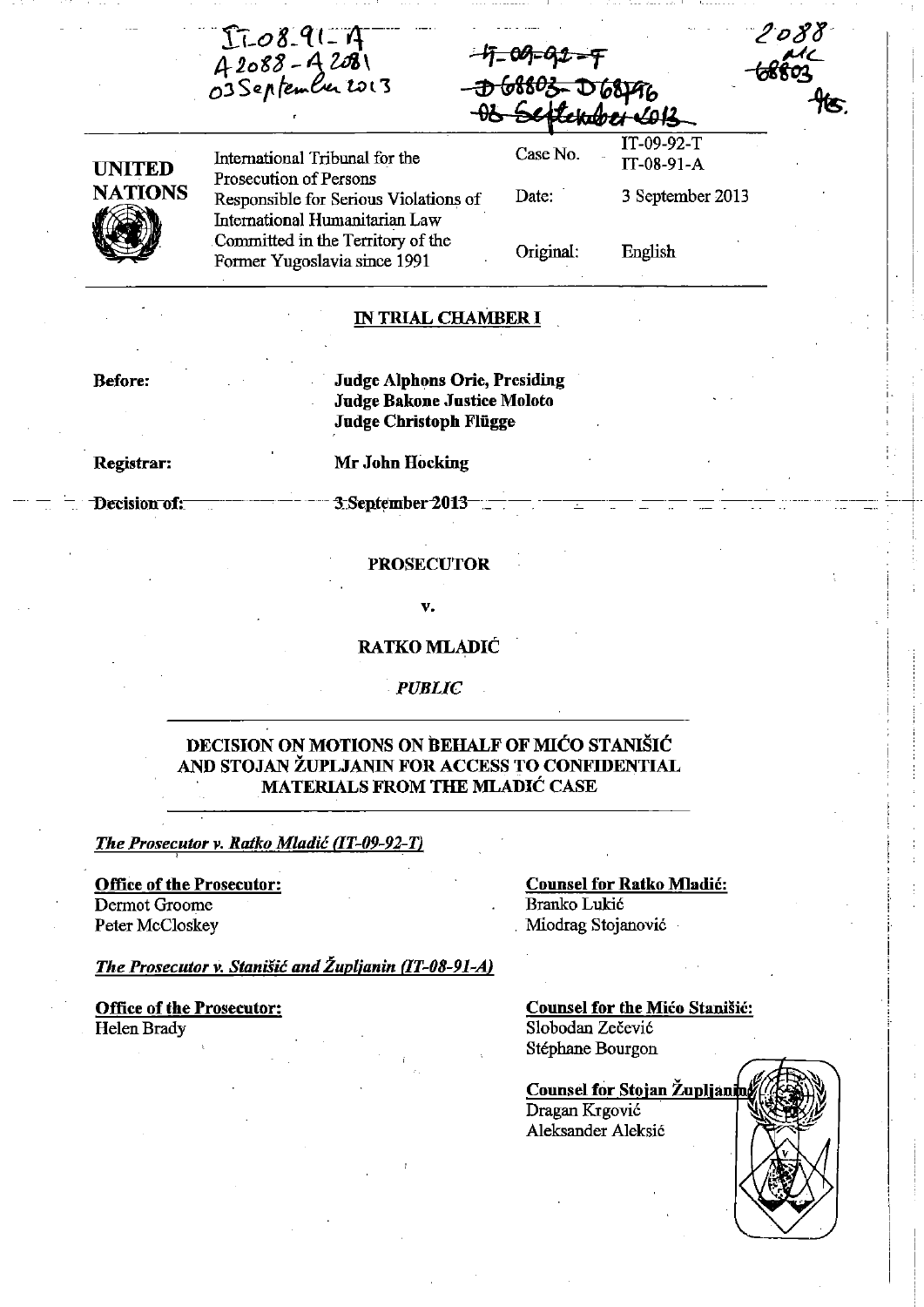$27-08-91-4$ 

# **I. PROCEDURAL HISTORY AND SUBMISSIONS OF THE PARTIES**

L On 23 May 2013, counsel for Mićo Stanišić ("Applicant Stanišić") filed a motion for access to confidential materials from the Mladić case ("Stanišić Access Motion") for the duration of the pre-trial and trial proceedings, including all confidential e:xbibits, *inter partes* filings, submissions, and confidential Chamber decisions.<sup>1</sup> Applicant Stanišić submits that there is a significant geographical and temporal overlap between his case and the *Mladić* case, as well as an interrelated factual basis.<sup>2</sup> Further, Applicant Stanišić submits that access to this material is essential for the proper preparation of his appeal.<sup>3</sup>

2. On 5 June 2013, the Prosecution responded to the Stanišić Access Motion.<sup>4</sup> The Prosecution does not object to granting access to confidential *inter partes* material from the *Mladić* case which is relevant to the alleged joint criminal enterprise ("JCE") to permanently remove Bosnian Muslims and Bosnian Croats from Bosnian Serb-claimed territory in Bosnia Herzegovina, including the municipalities of Banja Luka, Bijeljina, Ključ, Kotor Varoš, Pale, Prijedor, Sanski Most, and Vlasenica ("Overarching JCE").<sup>5</sup> However, the Prosecution argues that because the *Mladić* case is temporally and geographically broader than the Stanišić *and Župljanin* case, Applicant Stanišić should not be granted access to the portions of the *Mladić* case which relate exclusively to the three . additional JCEs ("Additional JCEs") that Mladić is alleged to have been a member of: (1) to spread terror among the civilian population of Sarajevo through a campaign of sniping and shelling (1992- 1995); (2) to eliminate the Bosnian Muslims in Srebrenica (1995); and (3) to take United Nations personnel as hostages (1995).<sup>6</sup>

3.· on 3 June 2013, counsel for Stojan Župljanin ("Applicant Župljanin") filed a request for. access to all confidential *inter partes* information and material from the pre-trial and trial phases of the *Mladić* case ("Župljanin Access Request").<sup>7</sup> Applicant Župljanin submits that there is a partial tempora! and geographical overIap between the Mladić Indictment and the Indictment against him, and a substantial over1ap between the cases based on his and Mladić's alleged membership of the

Motion on Behalf of Mićo Stanišić for Access to Confidential Material in the Mladić Case, 23 May 2013, paras 1, 15.

Stanišić Access Motion, paras 7-11.

<sup>3</sup>Stanišić Access Motion, paras 7, 12-13.

Prosecution Response to Motion of Mićo Stanišić for Access to Confidential Material in the Mladić Case, 5 June .2013 ("Prosecution Stanišić Response'.').

<sup>5</sup> Prosecution Stanišić Response, paras 1, 5, 10.

Prosecution Stanišić Response, paras 2, 6, 10.

<sup>7</sup> Request on Behalf of Stojan Župljanin for Access to Confidential Information and Materials from the Mladić Case, 3 June 2013, paras 1, 4, 8.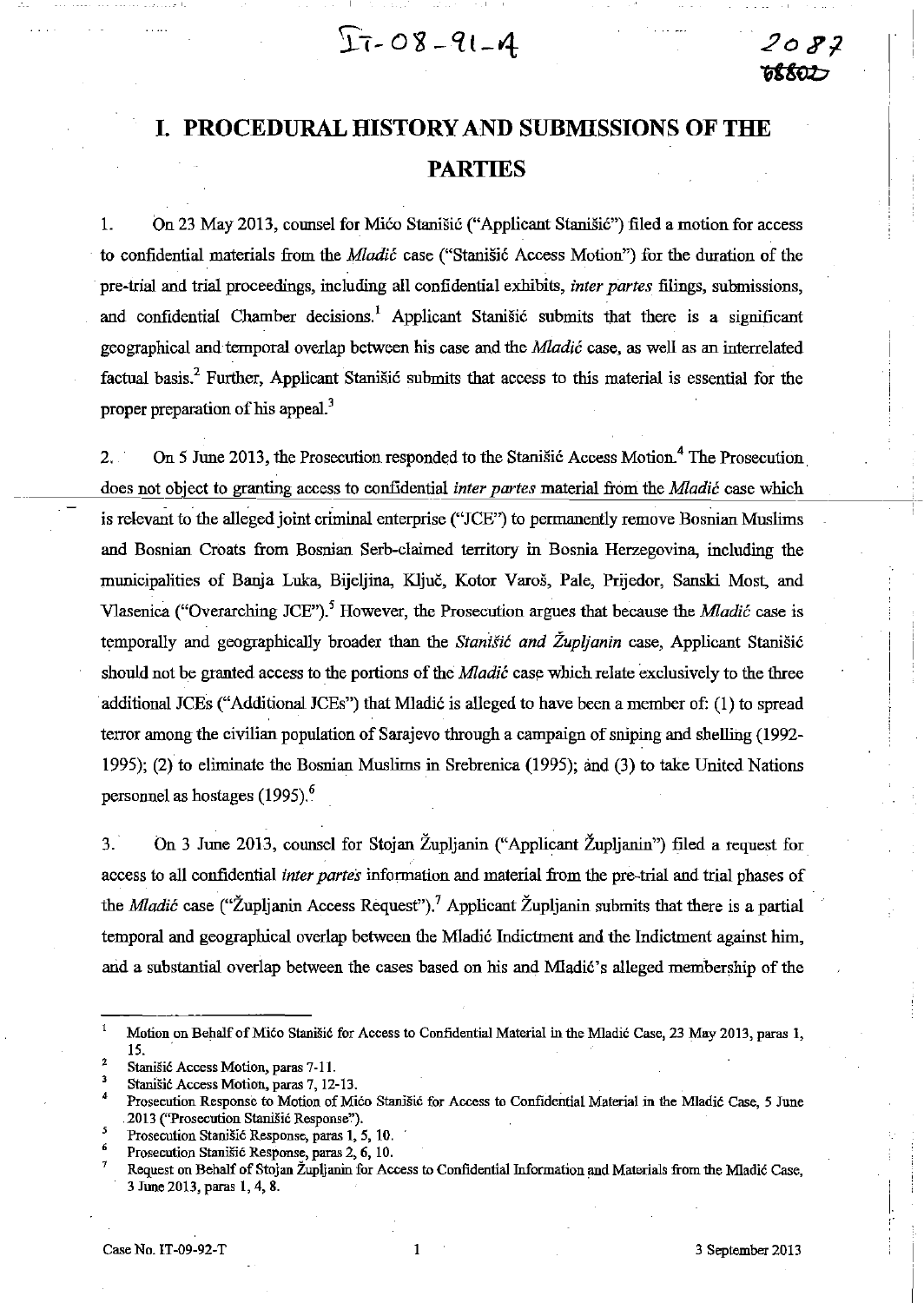Overarching JCE.<sup>8</sup> Noting that the case against Mladić is broader than that against himself, Applicant Župljanin seeks access to specific categories of materials and information.<sup>9</sup> These categories are: (1) confidential written filings and rulings from the pre-trial and trial phase; (2) confidential trial transcripts, confidential documents disclosed pursuant to Rule 66 (A) (i) of the Tribunal's Rules of Procedure and Evidence ("Rules"), and confidential exhibits relating to the municipalities of Banja Luka, Ključ, Kotor Varoš, Prijedor, and Sanski Most from 1 April until 31 December 1992; and (3) confidential trial transcripts, documents, and/or exhibits relating to the Republika Srpska Ministry of the Interior, the Autonomous Region of the Krajina, and Stojan  $\check{Z}$ upljanin in person.<sup>10</sup>

 $I - 08 - 91 - 4$ 

4. On 17 June 2013, the Prosecution responded to the Župljanin Access Request.<sup>11</sup> The Prosecution does not object to granting Župljanin access to confidential *inter partes* materials from the *Mladić* case relevant to the Overarching JCE.<sup>12</sup> The Prosecution submits that such access will necessarily encompass the additional topics identified in paragraph 3, category 3 above.<sup>13</sup> The Prosecution submits that Applicant Župljanin should not be granted access to those portions of the Mladić case which relate exclusively to the Additional JCEs.<sup>14</sup> Further, the Prosecution submits that Applicant Župljanin has misdirected his request for the Prosecution to disclose material disclosed to Mladić pursuant to Rule  $66$  (A) (i) of the Rules, stating that such material does not generally fall within the current access regime, and that any access to this material should be limited to material that has been admitted into evidence or otherwise appears in the official case record.<sup>15</sup>

5. The *Mladic* Defence did not respond to the Stanišić Access Motion or the Župljanin Access Request.

## **IT. APPLICABLE LAW**

6. The Chamber recalls and refers to the applicable law governing requests for access to confidential *inter partes* materials from other cases before the Tribunal, as set out in a previous decision.<sup>16</sup>

•

- <sup>12</sup> Prosecution Župljanin Response, 17 June 2013, paras 2, 7, 13.
- <sup>13</sup> Prosecution Župljanin Response, 17 June 2013, paras 2, 7, 13.<br><sup>14</sup> Prosecution Župljanin Response, paras 3, 9, 13.

 $\left| \cdot \right|$ 

*• --;2086'* 

*0S8ot1* 

Župljanin Access Request, paras 3, 8.

<sup>&</sup>lt;sup>9</sup> Župljanin Access Request, para. 6.<br><sup>10</sup> Župljanin Access Request, para. 40

<sup>&</sup>lt;sup>10</sup> Župljanin Access Request, para. 4(i)-(v).<br><sup>11</sup> Prosecution Bernanse to Bequest on E

Prosecution Response to Request on Behalf of Stojan Župljanin for Access to Confidential Information and Materials from the Mladić Case, 17 June 2013 ("Prosecution Župljanin Response").

Prosecution Župljanin Response, paras 3, 9, 13.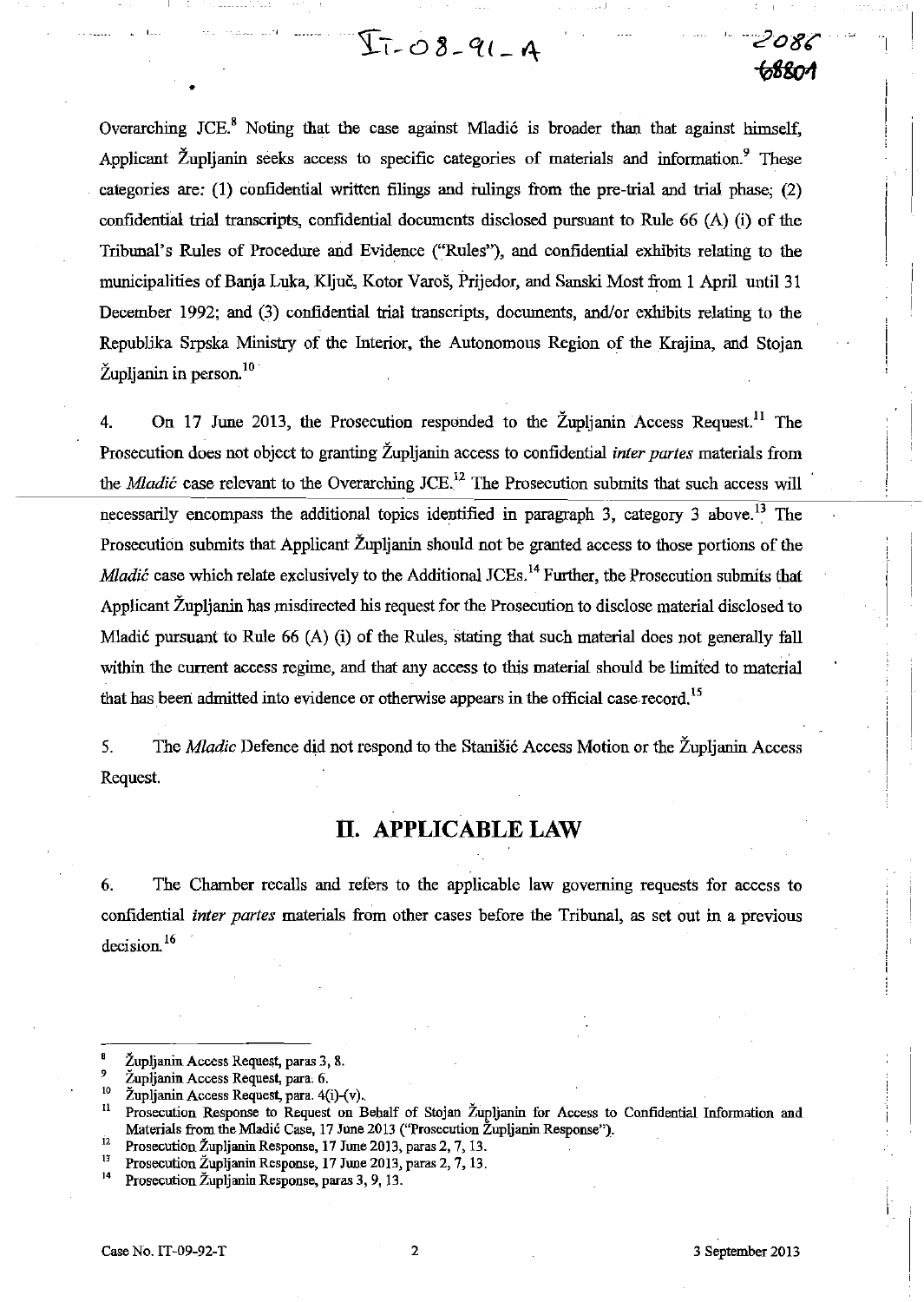## **~05000**

·2osr-

## **III. DISCUSSION**

 $T_{1 - 0} 8 - 91 - 9$ 

7. The Chamber is satisfied that Applicants Stanišić and Župljanin (together "the Applicants") have identified, with sufficient specificity, the material for which access is sought.

8. With regard to Applicant Stanišić, the Chamber notes that the Indictment against him charged him with crimes allegedly committed between l April 1992 and 31 December 1992, in municipalities including Banja Luka, Bijeljma, Ključ, Kotor Varoš, Pale, Prijedor, Sanski Most, and Vlasenica, and amounting to persecutions; extermination and murder; torture, cruel treatment, and inhumane acts; and deportation and inhumane acts.<sup>17</sup> With regard to Applicant Župljanin, the Chamber notes that the lndictment against him charged him with the same crimes in the same time period, in municipalities including Banja Luka, Ključ, Kotor Varoš, Prijedor, and Sanski Most.<sup>18</sup> These crimes are also charged in the *Mladić* Indictment in relation to the same municipalities, from 12 May 1992 to 30 November 1995.<sup>19</sup> Further, the Stanišić and Župljanin Indictment alleges membership of a JCE with a similar objective to the Overarching JCE charged in the Mladić Indictment.<sup>20</sup> To the extent that the confidential access sought by the Applicants relates to those Counts subject of the pending appeal, the overlap between the respective indictments remains. In light of this the Chamber finds that there is a geographical, temporal, and substantial overlap between this case and the case against the Applicants. The Chamber finds that by establishing a legitimate forensic purpose, the Applicants have demonstrated that access to confidential *inter partes* materials in this case is likely to materially assist. in the preparation of their respective appeals.

9. The Chamber notes, however, that the Mladić Indictment is broader than the Stanišić *and Župljanin* lndictment. Mladić is charged with membership of the Additional JCEs, which relate to crimes allegedly committed between 1992 and 1995 in Srebrenica and Sarajevo and to.the taking of United Nations personnel as hostages in 1995. The Applicants have failed to establish a legitimate forensic purpose for material related exclusively to the Additional JCEs. Therefore, any access granted by this decision should be limited to confidential *inter partes* materials relating to the alleged Overarching JCE in so far as it pertains to the time period of 1 April to 31 December 1992

<sup>&</sup>lt;sup>15</sup> Prosecution Župljanin Response, paras 4, 8, 13.

<sup>&</sup>lt;sup>16</sup> Decision on Defence Request for Access to Confidential Materials from Krstić Case, 21 March 2012, paras 3-9.<br><sup>17</sup> Prosecutor W. Mico, Stanišić, and Staign Župlicnin. Case No. J.T. 08-01 PT. Corrigandum, to Prosecution

**<sup>17</sup>***Prosecutor v.* Mićo Stanišić *and Stojan Župljanin,* **Case No\_ IT-08-91-PT, Corrigendum to Prosecution's**  Submission of Second Amended Consolidated Indictment, Second Amended Consolidated Indictment, 23 November 2009 ("Stanišić and Župljanin Indictment"), para. 11 and Counts 1-10.

<sup>&</sup>lt;sup>18</sup> Stanišić and Župljanin Indictment, para. 12 and Counts 1-10.<br><sup>19</sup> Presecutes v. Batha Madié. Case No. IT 00.02 PT. Fourth

*<sup>.19</sup> Prosecutor* v. *Rutko* Mladić, Case No. IT-09-92-PT, Fourth Amended Indictment, 16 December 2011 ("Mladić Indictment"), Counts 3-8.

<sup>&</sup>lt;sup>20</sup> Stanišić and Župljanin Indictment, paras 7-12; Mladić Indictment, paras 8-12.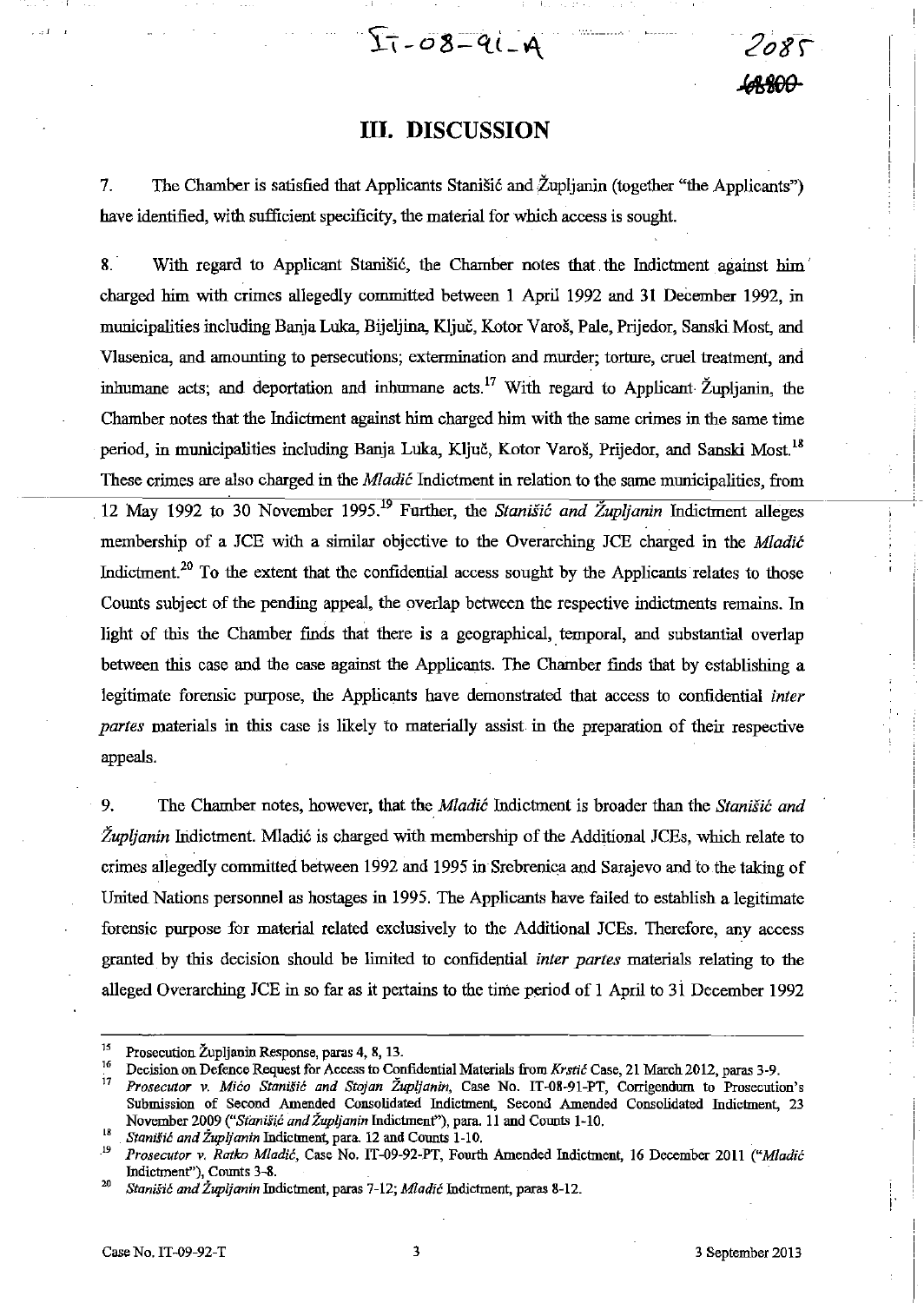and the municipalities in common between the respective Applicant's case and the *Mladić* case, as set out in the disposition below.

.........

10. In relation to Applicant Župljanin's request for access to "confidential documents from the pre-trial and trial phase disclosed pursuant to Rule 66 (A) (i) of the Rules  $[...]$ , the Chamber recalIs that the Tribunal's jurisprudence limits access to materials officially admitted into evidence.<sup>21</sup> Disclosure under Rule 66 (A) (i) falls under the Prosecution's general disclosure obligations, which are not affected by any access granted by this decision. Thus, the Chamber will not further consider access to such materials in this decision.<sup>22</sup>

11. With regard to Applicant Župljanin's request for materials relating to the Republika Srpska Ministry of the Interior, the Autonomous Region of the Krajina, and Stojan Župljanin in person, the Chamber considers that the access granted by this decision necessarily will encompass the relevant  $\overline{\text{materials}}$  from these categories in so far as they pertain to the Overarching-JCE in the overlappingtime-period and municipalities. Consequently, the Trial Chamber will not further consider this request

12. In relation to Rule 70 material, the Chamber considers that the Applicants may only be given access to such material once the provider has consented to its disclosure to the respective Applicants. It is the responsibility of the relevant party to identify to the Registry any such Rule 70 material and to seek the provider's consent.

13. The Chamber further considers that material relating to protected witnesses for whom orders of delayed disclosure have been issued, and who have not yet testified in the *Mladić* case, must be excluded from any access granted by this decision, unless the witness in question also testified in the Applicants' case. Although it is possible that such material may have forensic value to the Applicants, any such potential value does not outweigh the consideration the Chamber must give to the safety and protection of victims and witnesses, pursuant to Articles 20 (1) and 22 of the Tribunal's Statute and Rule 75 (A) of the Rules. Upon the disclosure of the identity of any witness subject to the measures of delayed disclosure, access to any relevant materials as prescribed by this decision should be granted.

14. The Chamber notes that the requested categories of material may include evidentiary material containing sensitive information of little or no value to the Applicants. The Chamber

<sup>&</sup>lt;sup>21</sup> See Decision on Motions by Radivoje Miletić and Drago Nikolić for Access to Confidential Materials in the Mladić case, 5 July 2012, para. 7 and sources cited therein.

<sup>&</sup>lt;sup>22</sup> The same is true for documents, as opposed to exhibits, as requested in paragraph 3, category 3, since non-admitted **documents are not within the domain of the Chamber.**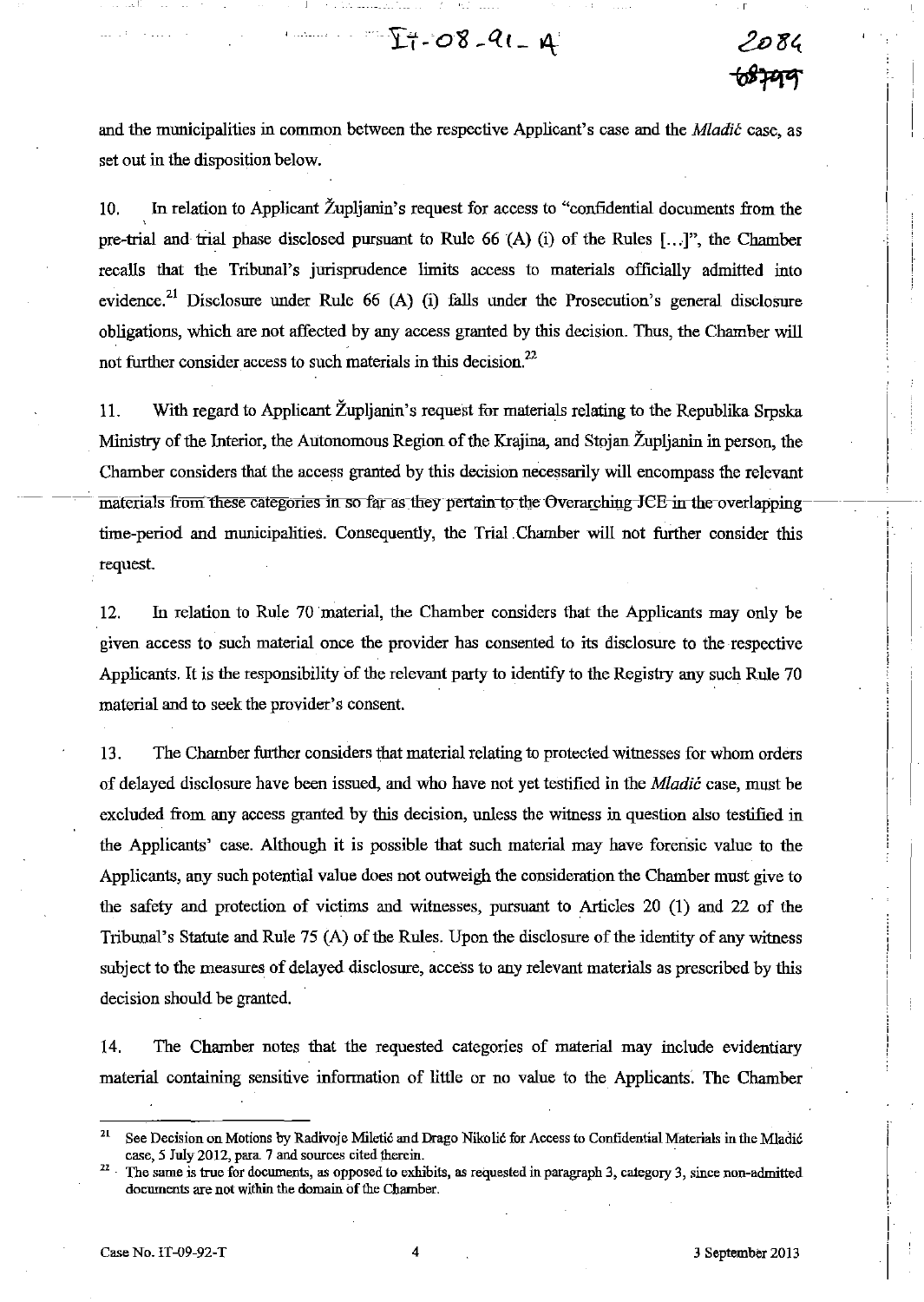# $I - 08 - 91 - 4$



15. Finally, for reasons of judicial economy, and taking into account the current stage of the Mladić case, the Applicants' access to confidential *inter partes* materials in the Mladić case is granted on an ongoing basis, pursuant to the restrictions set out in this decision.

## *N.* **DISPOSITION**

16. For the foregoing reasons, pursuant to Articles 20 and 22 of the Tribunal's Statute, and Rules 54, 70, and 75 of the Rules, the Chamber **GRANTS** the Stanišić Access Motion and the Župljanin Access Request in part;

**ORDERS** the Prosecution and the Mladić Defence to identify on an ongoing basis to the Registry, for disclosure to the Applicants, *inter partes* confidential materials in the Mladić case from the pretrial and trial phases of the case, including (a) confidential transcripts of closed session hearings, (b) confidential exhibits, and (c) confidential filings, submissions, decisions, and orders regarding evidence, which relate to the Overarching JCE in so far as it pertains to the time period of 1 April to 31 December 1992 and the following municipalities: In relation to the Applicant Stanišić, the municipalities of Banja Luka, Bijeljina, Ključ, Kotor Varoš, Pale, Prijedor, Sanski Most, and Vlasenica; in relation to the Applicant Župljanin, the municipalities of Banja Luka, Ključ, Kotor Varoš, Prijedor, and Sanski Most. Access to such materials will be subject to the restrictions set out in paragraphs 8-14 of this decision;

 $-2083$ 

<sup>&</sup>lt;sup>23</sup> Decision on Motion by Vujadin Popović for Access to Confidential Information in the Mladić Case, 11 September 2012, para, 7; Decision on Motions by Radivoje Miletić and Drago Nikolić for Access to Confidential Materials in the Mladić Case, 5 July 2012, para, 10; Decision of Defence Request for Access to Confidential Materials from Krstić Case, 21 March 2012, para. 12; Addendum to Decision on Defence Request for Access to Confidential Materials from the *Krstić* Case, 24 May 2012; Decision on Motion by Radovan Karadžić for Access to Confidential Materials in the *Mladić* Case, 18 October 2011, paras 16-17.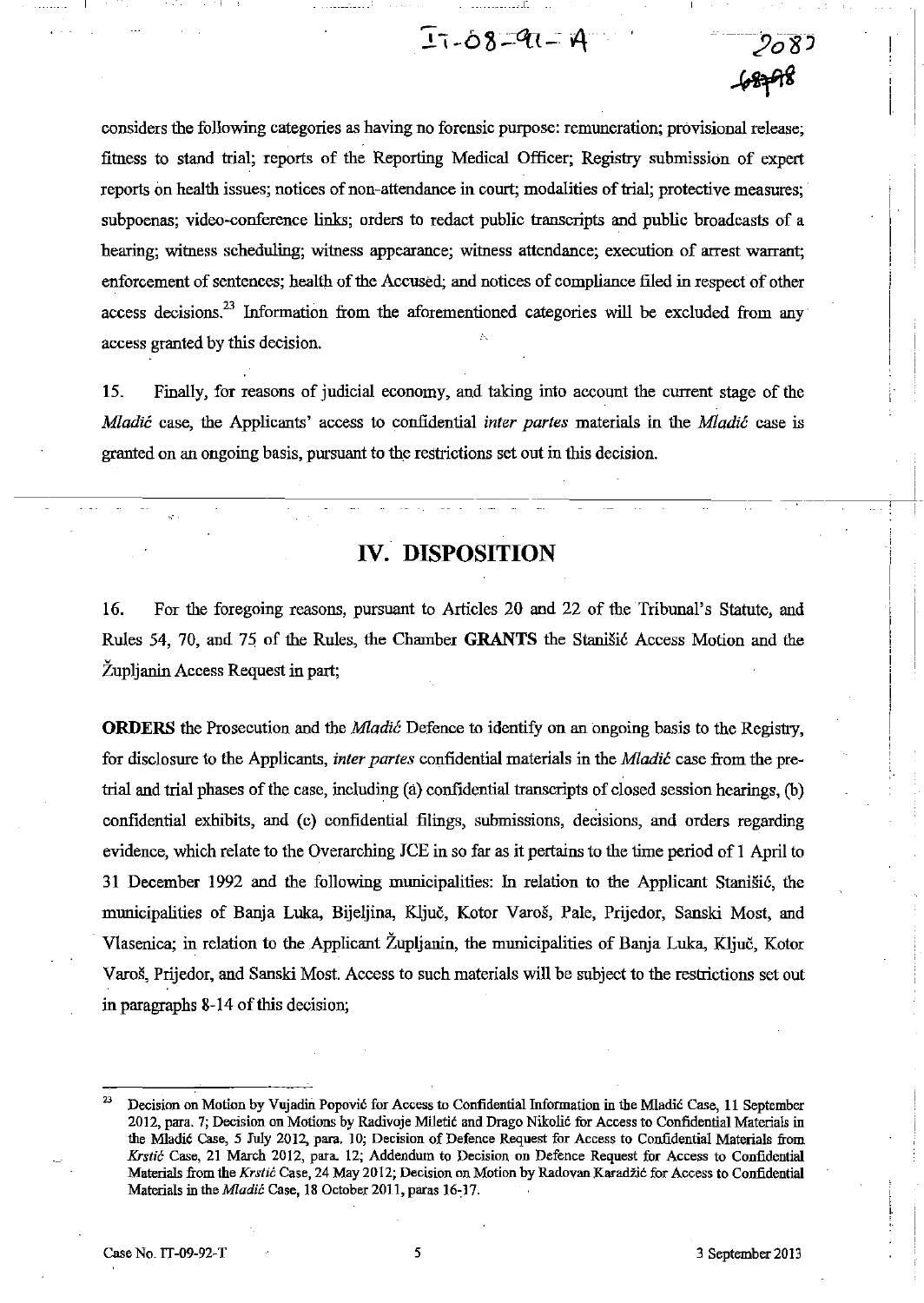**ORDERS** the Prosecution and the *Mladić* Defence to determine without undue delay which of the above material is subject to the provisions of Rule 70 of the Rules, and to seek the consent of the material's providers for its disclosure to the respective Applicants, and, where such consent is given, to identify that material to the Registry;

 $27 - 08 - 91 - 9$ 

**REQUESTS** the Registry to disclose to the Applicants, the following material:

- (i) the *inter partes* confidential, non-Rule 70 material once it has been identified by the Prosecution and Mladić Defence in accordance with this decision; and
- (ii) the Rule 70 material once the Prosecution and *Mladić* Defence have identified such material upon receiving consent from the Rule 70 providers;

**ORDERS** the Applicants, if disclosure to specified members of the public<sup>24</sup> is directly and specifically necessary for the preparation and presentation of their cases, to file a motion with the Chamber seeking such disclosure;

**ORDERS** that if, for the purposes of the preparation of the Applicants' respective cases, confidential material is disclosed to the public, pursuant to prior authorisation by the Chamber, any person to whom disclosure of the confidential material is made shall be infanned that he or she is forbidden to copy, reproduce or publicise, in whole or in part, any confidential infonnation or to disclose it to any other person, and further that, if any such person has been provided with such information, he or she must return it to the Applicant as soon as the information is no longer needed for the preparation of the Applicant's case;

**ORDERS** that the Applicants, and any persons involved in the preparation of their respective cases who have been instructed or authorised by the Applicants to have access to the confidential material from this case, and any other persons for whom prior authorisation by the Chamber has been granted by a separate, decision, shall not disclose to any members of the public the names of witnesses, their whereabouts, transcripts of witness testimonies, exhibits, or any information which would enable witnesses to be identified and would breach the confidentiality of the protective measures already in place;

*20"82-*

<del>ራ8}ግት</del>

<sup>&</sup>lt;sup>24</sup> For the purpose of this decision, "the public" means and includes all persons, governments, organisations, entities, clients, associations, and groups, other than the Judges of the Tribuoal, the staff of the Registry, the Prosecutor and his representatives, and the Applicants, including counsel and any persons involved in the preparation of (he case who have been instructed or authorised by the Applicants to have access to the confidential material from this case, "The public" also includes, without limitation, family members, and friends of the Applicants, accused and defence counsel in other cases or proceedings before the TribunaL the media, and journalists.